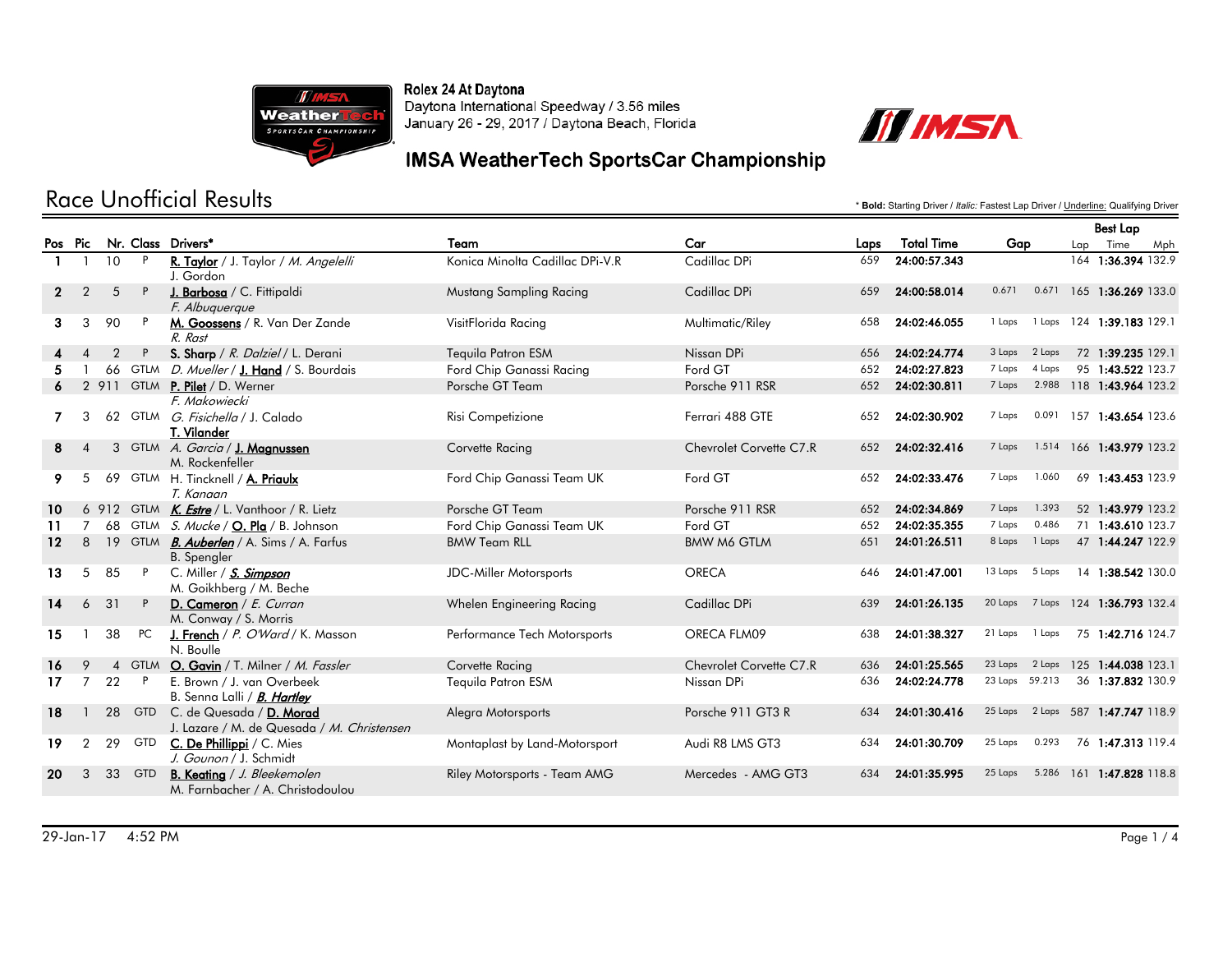



### **IMSA WeatherTech SportsCar Championship**

|     |                |    |              |                                                                                 |                                                      |                         |     |                                |                   | <b>Best Lap</b> |                    |     |
|-----|----------------|----|--------------|---------------------------------------------------------------------------------|------------------------------------------------------|-------------------------|-----|--------------------------------|-------------------|-----------------|--------------------|-----|
| Pos | Pic            |    |              | Nr. Class Drivers*                                                              | Team                                                 | Car                     |     | <b>Total Time</b>              | Gap               | Lap             | Time               | Mph |
| 21  | $\overline{4}$ | 57 | <b>GTD</b>   | L. Aschenbach / A. Davis / M. Bell<br>R. Liddell                                | Stevenson Motorsports                                | Audi R8 LMS GT3         | 634 | 24:01:36.265                   | 0.270<br>25 Laps  |                 | 81 1:47.932 118.7  |     |
| 22  | 5              | 86 | <b>GTD</b>   | J. Segal / O. Negri Jr. / T. Dyer<br>R. Hunter-Reay                             | Michael Shank Racing w/ Curb-Agajanian Acura NSX GT3 |                         | 634 | 24:01:38.787                   | 2.522<br>25 Laps  |                 | 52 1:47.796 118.8  |     |
| 23  | 6              | 23 | <b>GTD</b>   | B. Sweedler / T. Bell<br>F. Montecalvo / P. Kaffer                              | Alex Job Racing                                      | Audi R8 LMS GT3         | 633 | 24:01:50.161                   | 26 Laps<br>1 Laps |                 | 131 1:47.298 119.4 |     |
| 24  | 7              | 48 | <b>GTD</b>   | <b>B. Sellers</b> / <i>M. Snow</i> / B. Miller<br>A. Caldarelli / D. von Moltke | Paul Miller Racing                                   | Lamborghini Huracan GT3 | 629 | 24:01:16.254                   | 30 Laps<br>4 Laps |                 | 154 1:48.355 118.2 |     |
| 25  | 8              | 96 | <b>GTD</b>   | J. Marks / J. Klingmann<br>M. Martin / J. Krohn                                 | Turner Motorsport                                    | BMW M6 GT3              | 628 | 24:01:44.079                   | 31 Laps<br>1 Laps |                 | 97 1:47.457 119.2  |     |
| 26  | 9              | 46 | <b>GTD</b>   | E. Busnelli / F. Babini / E. Collard<br>F. Perrodo                              | <b>EBIMOTORS</b>                                     | Lamborghini Huracan GT3 | 626 | 24:02:18.176                   | 33 Laps<br>2 Laps |                 | 33 1:47.577 119.1  |     |
| 27. | 10             |    |              | 67 GTLM R. Briscoe / R. Westbrook<br>S. Dixon                                   | Ford Chip Ganassi Racing                             | Ford GT                 | 624 | 24:02:32.720                   | 35 Laps<br>2 Laps |                 | 53 1:43.385 123.9  |     |
| 28  |                |    | 10 991 GTD   | S. Creel / M. Hedlund<br>W. Henzler / J. Heylen / T. Pappas                     | <b>TRG</b>                                           | Porsche 911 GT3 R       | 621 | 24:01:41.573                   | 38 Laps 3 Laps    |                 | 34 1:47.753 118.9  |     |
| 29  | 11             | 93 | <b>GTD</b>   | A. Lally / K. Legge / M. Wilkins<br>G. Rahal                                    | Michael Shank Racing w/ Curb-Agajanian Acura NSX GT3 |                         | 617 | 23:35:02.656                   | 42 Laps<br>4 Laps |                 | 15 1:47.760 118.9  |     |
| 30  | $\overline{2}$ | 26 | PC           | T. Papadopoulos / <b><i>J. Mowlem</i></b><br>A. Merzon / T. Hindman / D. Cheng  | <b>BAR1</b> Motorsports                              | ORECA FLM09             | 616 | 24:01:55.252                   | 43 Laps<br>1 Laps |                 | 22 1:43.588 123.7  |     |
| 31  | 8              | 13 | $\mathsf{P}$ | S. Buemi / N. Heidfeld / <i>N. Jani</i><br>S. Sarrazin                          | Rebellion Racing                                     | <b>ORECA</b>            | 609 | 24:01:43.305<br>50 Laps 7 Laps |                   |                 | 20 1:37.440 131.5  |     |
| 32  | 3              | 20 | PC           | D. Yount / <i>B. Rice</i> / M. Kvamme<br>C. Ducote / G. Yacaman                 | <b>BAR1</b> Motorsports                              | ORECA FLM09             | 599 | 24:01:07.400                   | 60 Laps 10 Laps   |                 | 13 1:43.322 124.0  |     |
| 33  | 12             | 98 | <b>GTD</b>   | P. Dalla Lana / P. Lamy / M. Lauda<br>M. Sorensen                               | Aston Martin Racing                                  | Aston Martin Vantage    | 593 | 24:01:50.524                   | 66 Laps<br>6 Laps |                 | 12 1:47.245 119.4  |     |
| 34  | 13             | 18 | <b>GTD</b>   | E. Anassis / B. Gdovic / Z. Claman<br>A. Massari                                | <b>DAC Motorsports</b>                               | Lamborghini Huracan GT3 | 590 | 24:02:07.047                   | 69 Laps<br>3 Laps |                 | 112 1:49.077 117.5 |     |
| 35  | 9              | 52 | P            | M. Guasch / J. Gutierrez<br>R. Enerson / T. Kimber-Smith                        | PR1/Mathiasen Motorsports                            | Ligier                  | 584 | 24:02:12.801                   | 75 Laps<br>6 Laps |                 | 16 1:39.391 128.9  |     |
| 36  | 14             | 15 | <b>GTD</b>   | J. Hawksworth / R. Alon<br>A. Cindric / D. Farnbacher                           | 3GT Racing                                           | Lexus RCF GT3           | 581 | 24:02:27.700                   | 78 Laps<br>3 Laps |                 | 157 1:48.412 118.1 |     |
|     | $37 \quad 15$  | 11 | GTD          | C. Engelhart / R. Ineichen<br>E. Perez Companc / M. Bortolotti                  | <b>GRT Grasser Racing Team</b>                       | Lamborghini Huracan GT3 | 580 | 24:01:44.174                   | 79 Laps<br>1 Laps |                 | 22 1:47.095 119.6  |     |
| 38  | 16             | 63 | <b>GTD</b>   | C. Nielsen / A. Balzan<br>M. Cressoni / S. Bird                                 | Scuderia Corsa                                       | Ferrari 488 GT3         | 575 | 21:57:49.129                   | Not Running       |                 | 10 1:47.079 119.6  |     |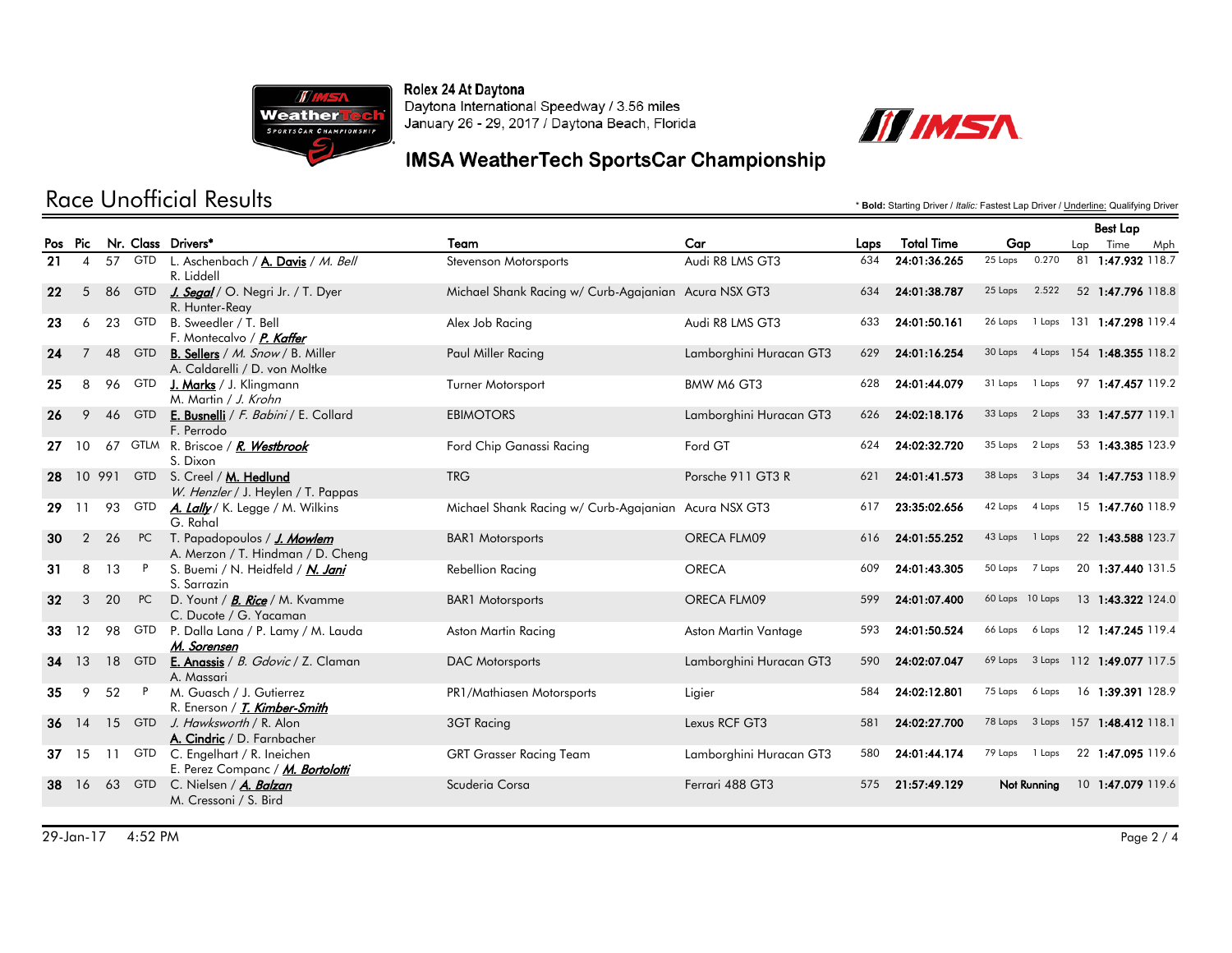



#### **IMSA WeatherTech SportsCar Championship**

|       |                |           |             |                                                                          |                                        |                         |      |                   |                                     | <b>Best Lap</b> |                    |     |
|-------|----------------|-----------|-------------|--------------------------------------------------------------------------|----------------------------------------|-------------------------|------|-------------------|-------------------------------------|-----------------|--------------------|-----|
|       | Pos Pic        |           |             | Nr. Class Drivers*                                                       | Team                                   | Car                     | Laps | <b>Total Time</b> | Gap                                 | Lap             | Time               | Mph |
| 39    | <b>10</b>      | 81        | P           | H. Hedman / N. Lapierre                                                  | DragonSpeed                            | <b>ORECA</b>            | 562  | 21:00:07.672      | Not Running                         |                 | 33 1:37.907 130.9  |     |
|       |                |           |             | B. Hanley / L. Duval                                                     |                                        |                         |      |                   |                                     |                 |                    |     |
| 40    | 11             | 55        | P           | T. Nunez / J. Bomarito / S. Pigot                                        | Mazda Motorsports                      | Mazda DPi               | 538  | 20:12:36.405      | Not Running                         |                 | 15 1:39.457 128.8  |     |
| 41 17 |                | 61        | <b>GTD</b>  | C. Engelhart / R. Ineichen<br>R. Pampanini / M. Beretta / M. Pavlovic    | <b>GRT Grasser Racing Team</b>         | Lamborghini Huracan GT3 | 526  | 22:14:15.659      | 133 Laps 12 Laps                    |                 | 130 1:47.908 118.7 |     |
| 42    | 18             | 75        | <b>GTD</b>  | K. Habul / <b>B. Said</b> / T. Vautier<br>M. Engel / P. Morris           | SunEnergy1 Racing                      | Mercedes - AMG GT3      | 524  | 21:11:03.377      | Not Running                         |                 | 117 1:47.714 118.9 |     |
| 43    | 19             | 27        | GTD         | L. DeGeorge / C. Sbirrazzuoli<br>P. Ruberti / L. Persiani / R. Giammaria | Dream Racing Motorsport                | Lamborghini Huracan GT3 | 488  | 19:13:11.255      | Not Running                         |                 | 42 1:47.863 118.8  |     |
| 44    | $\overline{4}$ | 88        | <b>PC</b>   | S. Mayer / J. Dayson / A. Popow<br>S. Rayhall / C. Daly                  | <b>Starworks Motorsport</b>            | ORECA FLM09             | 487  | 21:50:29.805      | Not Running                         |                 | 86 1:43.400 123.9  |     |
| 45    | 5              | 8         | <b>PC</b>   | B. Keating / R. Wickens<br>C. Cumming / J. Falb / R. Ruscitti            | <b>Starworks Motorsport</b>            | ORECA FLM09             | 464  | 21:45:35.825      | <b>Not Running</b>                  |                 | 22 1:44.298 122.8  |     |
| 46    | 12             | 70        |             | T. Long / J. Miller / J. Hinchcliffe                                     | Mazda Motorsports                      | Mazda DPi               | 462  | 23:45:36.632      | Not Running                         |                 | 32 1:39.646 128.6  |     |
| 47    | 20             | 21        | <b>GTD</b>  | M. Mapelli / M. Basseng / L. Stolz<br>L. Willsey / F. Konrad             | Konrad Motorsport                      | Lamborghini Huracan GT3 | 399  | 15:44:13.453      | 260 Laps 63 Laps                    |                 | 105 1:48.410 118.1 |     |
| 48    | 21             |           | 50 GTD      | C. MacNeil / G. Jeannette<br>S. Van Gisbergen / T. Jaeger                | Riley Motorsports - WeatherTech Racing | Mercedes - AMG GT3      | 373  | 13:44:26.843      | 286 Laps 26 Laps 141 1:47.488 119.2 |                 |                    |     |
| 49    | 22             | 54        | <b>GTD</b>  | <b>J. Bennett</b> / C. Braun / P. Long<br>N. Jonsson                     | CORE autosport                         | Porsche 911 GT3 R       | 340  | 12:14:50.389      | 319 Laps 33 Laps                    |                 | 127 1:47.705 118.9 |     |
| 50    | 23             | 51        | <b>GTD</b>  | P. Mann / M. Mediani<br>A. Pier Guidi / D. Rigon / R. Mastronardi        | Spirit of Race                         | Ferrari 488 GT3         | 105  | 4:11:03.717       | Not Running                         |                 | 10 1:46.972 119.8  |     |
| 51    | 24             | 73        | <b>GTD</b>  | P. Lindsey / J. Bergmeister<br>M. McMurry / N. Siedler                   | <b>Park Place Motorsports</b>          | Porsche 911 GT3 R       | 102  | 3:20:28.998       | Not Running                         |                 | 78 1:47.347 119.3  |     |
| 52    | 25             | <b>16</b> | <b>GTD</b>  | C. Lewis / J. Mul / K. Grala<br><b>B.</b> Sandberg                       | Change Racing                          | Lamborghini Huracan GT3 | 79   | 8:00:58.222       | Not Running                         |                 | 19 1:48.467 118.1  |     |
| 53    | 26             | 59        | <b>GTD</b>  | S. Smith / <i>M. Cairoli</i> / R. Renger<br>H. Proczyk / S. Muller       | Manthey Racing                         | Porsche 911 GT3 R       | 61   | 2:05:13.349       | Not Running                         |                 | 26 1:47.037 119.7  |     |
|       | 54 27          | 14        | <b>GTD</b>  | S. Pruett / S. Karam / I. James<br>G. Menezes                            | 3GT Racing                             | Lexus RCF GT3           | 52   | 1:38:45.983       | Not Running                         |                 | 37 1:48.298 118.3  |     |
| 55    |                | 24        | <b>GTLM</b> | J. Edwards / M. Tomczyk<br>N. Catsburg / K. Wittmer                      | <b>BMW Team RLL</b>                    | <b>BMW M6 GTLM</b>      | 15   | 1:14:14.208       | Not Running                         |                 | 13 1:44.694 122.4  |     |